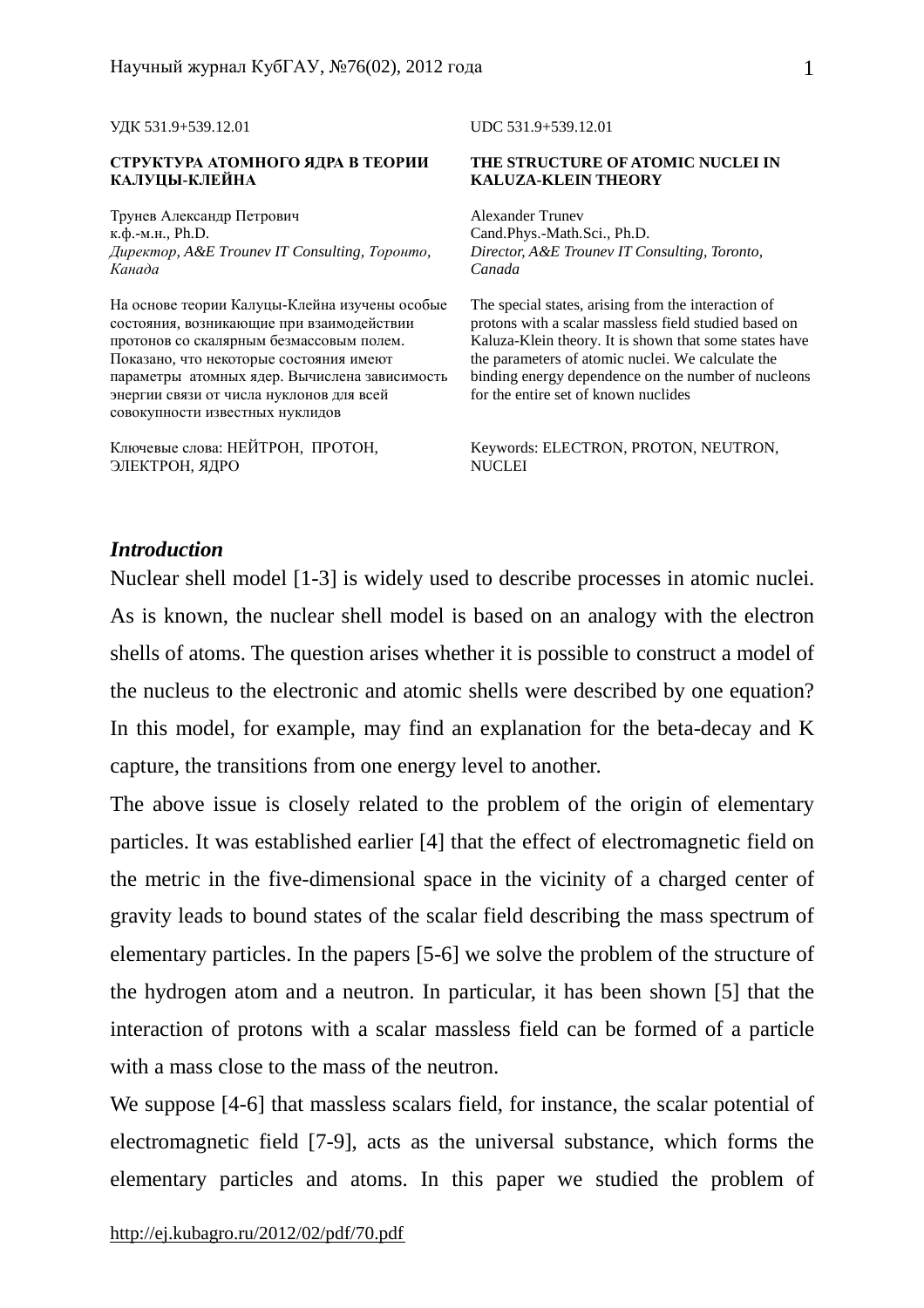constructing a universal model of the atom and atomic nucleus based on the theory of fundamental interactions [4]. We study the interaction of the cluster with the total number of protons A=N+Z with a massless scalar field. Set the bound states with the parameters of atomic nuclei with charge Z, containing  $A =$  $Z + N$  nucleons. We calculate the binding energy dependence on the number of nucleons for the entire set of known nuclides.

## *The Master Equation*

To describe the motion of matter in the light of its wave properties, we assume that the standard Hamilton-Jacobi equation in the relativistic mechanics and the equation of the Klein-Gordon equation in quantum mechanics arise as a consequence of the wave equation in five-dimensional space [4-7]. This equation can generally be written as:

$$
\frac{1}{\sqrt{-G}} \frac{\partial}{\partial x^m} \left( \sqrt{-G} G^{mn} \frac{\partial}{\partial x^n} \Psi \right) = 0 \tag{1}
$$

Here  $\Psi$  - the wave function describing, according to (1), the massless scalar field in five-dimensional space;  $G^k$  - the contravariant metric tensor,

$$
G^{ik} = N^{-1} \begin{pmatrix} I_1 & 0 & 0 & 0 & -g^1 \\ 0 & I_2 & 0 & 0 & -g^2 \\ 0 & 0 & I_2 & 0 & -g^3 \\ 0 & 0 & 0 & I_2 & -g^4 \\ -g^1 & -g^2 & -g^3 & -g^4 & I \end{pmatrix}
$$
(2)  

$$
I_1 = (1 - e^2 / kr)^{-1}; \quad I_2 = -(1 + e^2 / kr)^{-1}
$$

$$
g^1 = I_1 g_1, g^2 = I_2 g_2, g^3 = I_2 g_3, g^4 = I_2 g_4;
$$

$$
I = 1 + I_1 g_1^2 + I_2 (g_2^2 + g_3^2 + g_4^2); \quad G = N^5 / (ab^3); \quad N = (kr)^2.
$$

Vector potential of the source associated with the center of gravity, has the form

$$
g_1 = e/kr, \quad \mathbf{g} = g_1 \mathbf{u} \tag{3}
$$

Here **u** - a vector in the three dimensional space, which we define below. In particular, the scalar and vector potential of electromagnetic field of a single charge of mass *m* can be written as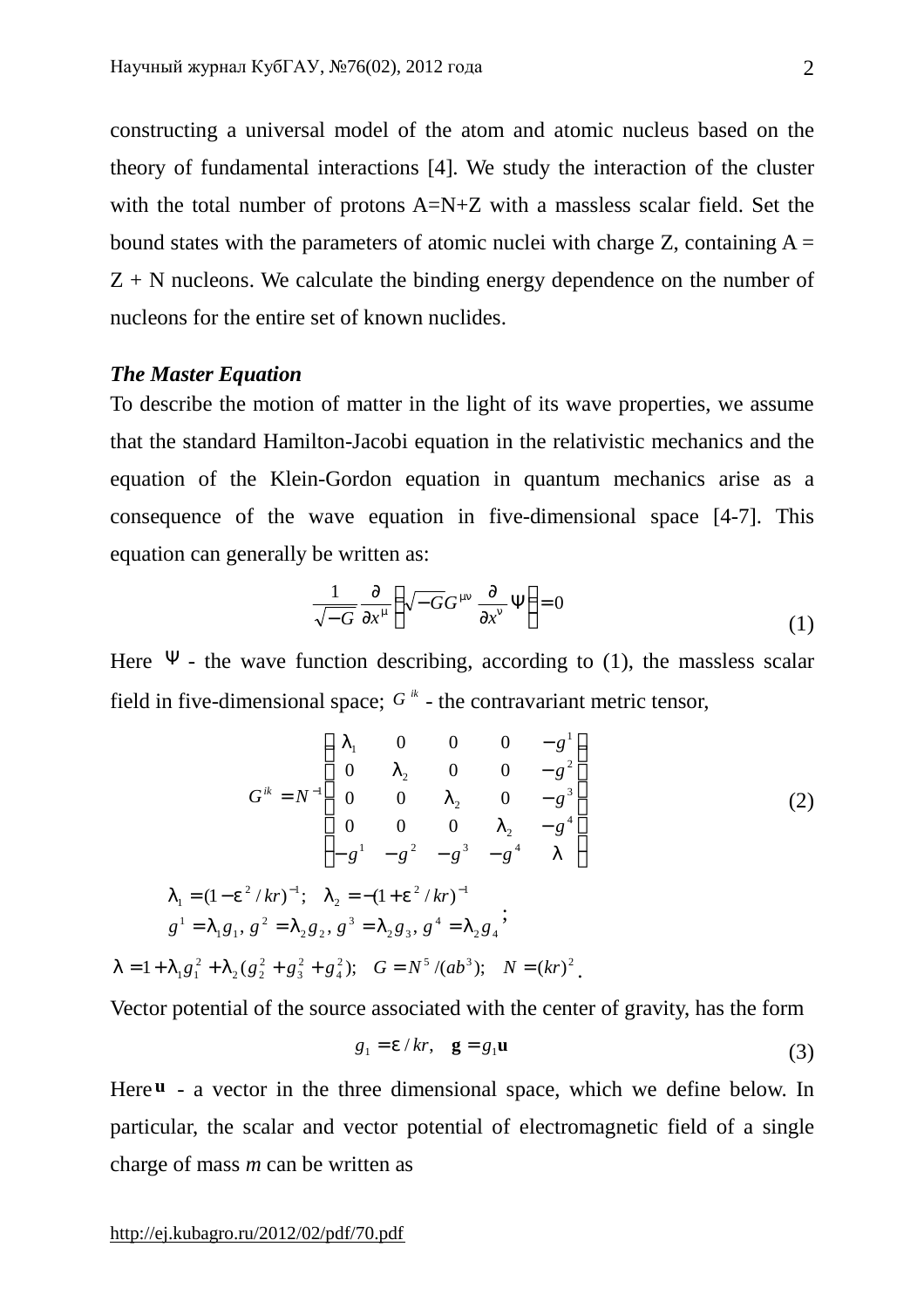$$
\dot{J}_e = \frac{q}{r} = \frac{mc^2}{e} \frac{e}{kr}, \quad A = j_e u \tag{4}
$$

In this case we have:  $k = 2gm^3c^2/e^4$ ,  $e^2/k = 2gm/c^2$ , g is the gravitational constant. The numerical value of the parameter k, has dimension of inverse length, is in the case of an electron around  $1.7*10^{-28}$  m<sup>-1</sup>, and in the case of the proton about  $1.05*10^{-18}$  m<sup>-1</sup>. Note that the corresponding scale in the case of an electron exceeds the size of the observable universe, while for protons this scale is about 100 light-years – see Table 1.

Table 1: The parameters of the metric tensor

|      | k, $1/m$                                              | e                                    | $r_{\rm max}$ , m | $r_{\min}$ , m |
|------|-------------------------------------------------------|--------------------------------------|-------------------|----------------|
| $e-$ | 1.703163E-28                                          | $ 4.799488E-43 5.87E+27 2.81799E-15$ |                   |                |
| $p+$ | $1.054395E-18$   1.618178E-36   9.48E+17   1.5347E-18 |                                      |                   |                |

Equation (1) is interesting because of it, by a simple generalization; we can derive all the basic models of quantum mechanics, including the Dirac equation, as in the nonrelativistic case, this equation reduces to the Schrodinger equation. From this we can also derive the eikonal equation, which is 4-dimensional space is reduced to the Hamilton-Jacobi equation, which describes the motion of relativistic charged particles in electromagnetic and gravitational field [4].

We further note that in the investigated metrics, depending only on the radial coordinate, the following relation

$$
F^{\mathbf{m}} = N \frac{\partial}{\partial x^{\mathbf{m}}} \left( \sqrt{-G} G^{\mathbf{m}n} \right) = N \frac{\partial r}{\partial x^{\mathbf{m}}} \frac{d}{dr} \left( \sqrt{-G} G^{\mathbf{m}n} \right)
$$
(5)

Taking into account expressions (2), (5), we write the wave equation (1) as

$$
\frac{I_1}{c^2} \frac{\partial^2 \Psi}{\partial t^2} - \frac{I_2}{\nabla^2 \Psi + \lambda \frac{\partial^2 \Psi}{\partial \rho^2} - 2g^i \frac{\partial^2 \Psi}{\partial x^i \partial \rho} + F^\mu \frac{\partial \Psi}{\partial x^\mu} = 0
$$
 (6)

Note that the last term in equation (6) is of order  $N^2 k = k^5 r^4 \ll 1$ . Consequently, this term can be dropped in the problems, the characteristic scale which is considerably less than the maximum scale in Table 1. Equation (6) is remarkable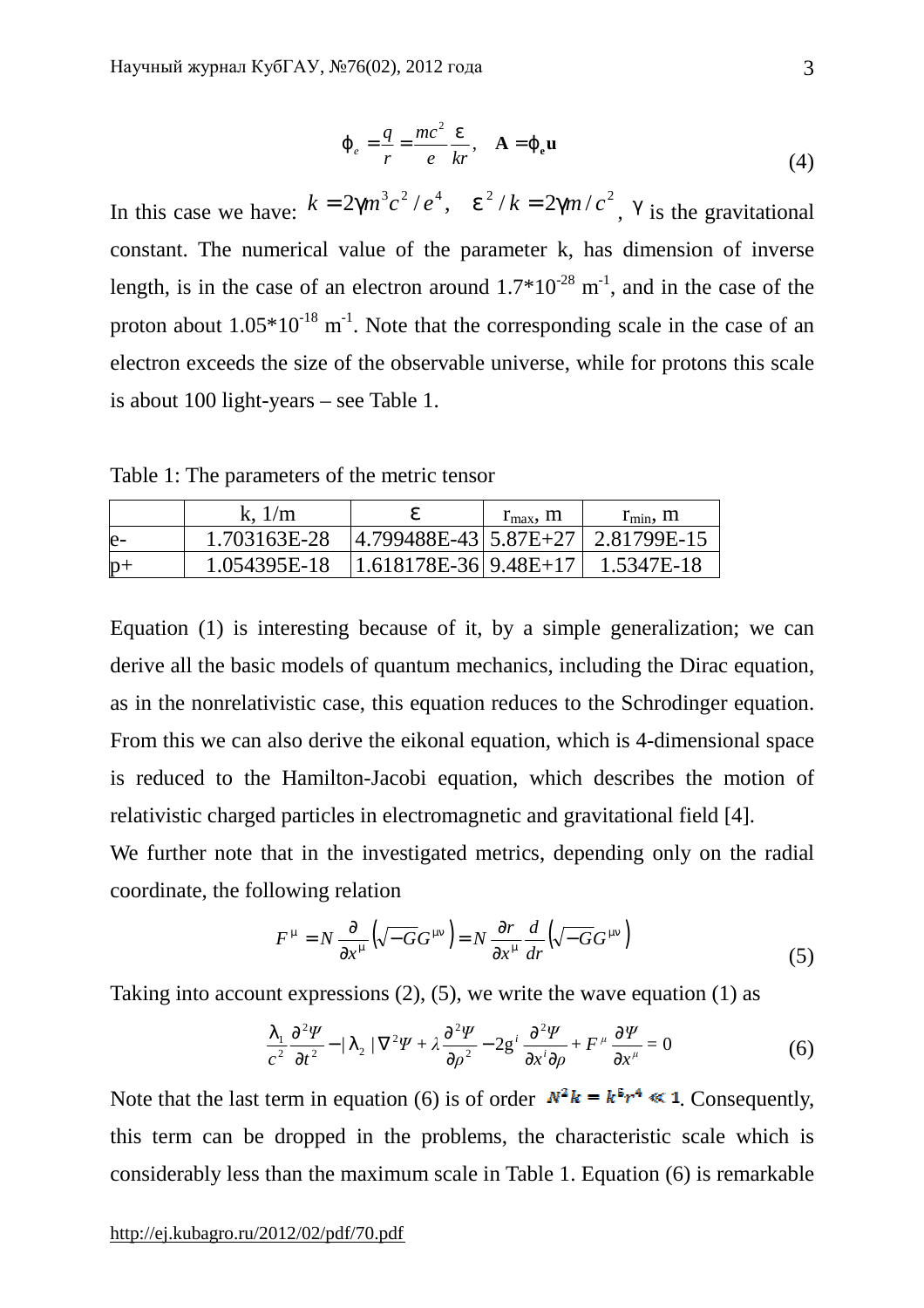in that it does not contain any parameters that characterize the scalar field. The field acquires a mass and charge (not just electrical, but also strong and the weak [4]) in the process of interaction with the central body, which is due only to the metric and five-dimensional space.

# *The spectrum of atomic particles with axial symmetry*

Consider the problem of the motion of matter around the charged center of gravity, which has an electrical charge and strong, for example, around the proton. In the process of solving this problem is necessary to define the inertial mass of matter and energy ties. Since equation (6) is linear and homogeneous, this problem can be solved in general case.

We introduce a polar coordinate system  $(r, f, z)$  with the z axis is directed along the vector potential  $(4)$ , we put in equation  $(6)$ 

$$
\Psi = y(r) \exp(i l f + i k_z z - i w t - i k_r r)
$$
\n(7)

Separating the variables, we find that the radial distribution of matter is described by the following equation (here we dropped, because of its smallness, the last term in equation (6)):

$$
-\frac{I_1 w^2}{c^2} y - \frac{I_2}{\left(y_r + \frac{1}{r} y_r - \frac{l^2}{r^2} y - k_z^2 y\right)} - \lambda k_x^2 y + 2 g^1 c^{-1} w k_x y - 2 g^2 k_z k_x y = 0 \tag{8}
$$

We assume that the characteristic scale of the spatial distribution of matter far beyond the gravitational radius,  $r \gg \varepsilon^2 / k = 2 \gamma M / c^2$ . Then, in first approximation we can assume that  $l_1 \approx -l_2 \approx 1$ ;  $l = 1 + g_1^2 - g^2 \approx 1$ . We also use the definition of the vector and scalar potential (3), as a result we obtain

$$
y_{rr} + \frac{1}{r}y_r - \frac{l^2}{r^2}y - k_z^2y + \left(K^2 + \frac{k_s}{r}\right)y = 0
$$
  

$$
K^2 = k_r^2 + w^2/c^2, \quad k_g = -2ek_r(k_zu_z + w/c)/k > 0
$$
 (9)

Note that equation (9) coincides in form with what was obtained in [8-9] in the case of axially symmetric solutions of the Schrödinger equation describing the special states of the hydrogen atom. We seek the solution of equation (9) as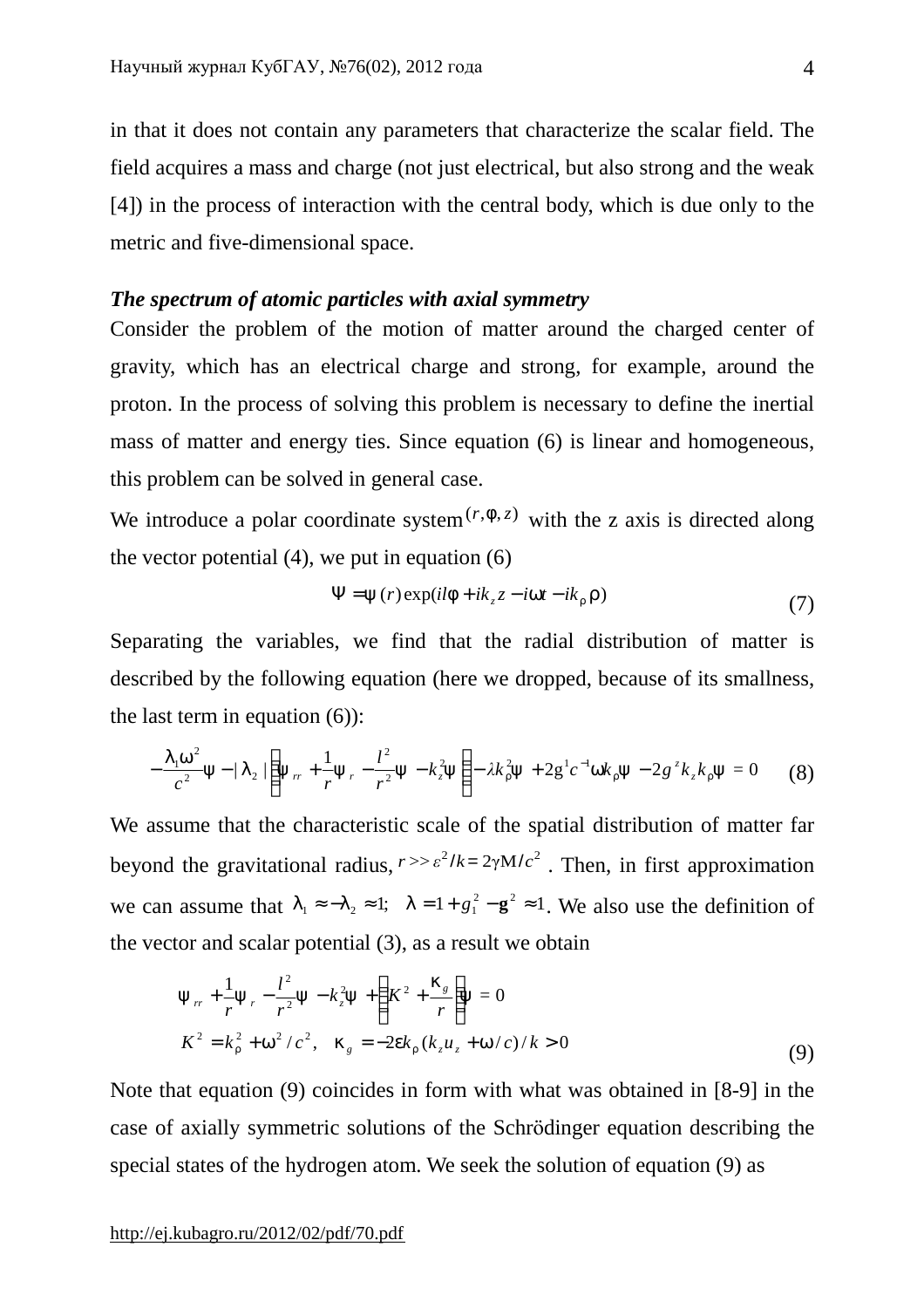$$
y = y_0 \frac{\exp(-r/r_0)}{r^a}
$$
 (10)

Substituting (19) in equation (18), we find

$$
\frac{a^2 - l^2}{r^2} + \frac{2a - 1 + r_0 k_g}{rr_0} + \frac{1}{r_0^2} - k_z^2 + k_r^2 + \frac{w^2}{c^2} = 0
$$
\n(11)

Equating coefficients of like powers of r, we find the equation for determining the unknown parameters:

$$
a = \pm l
$$
,  $r_0 = \frac{1 - 2a}{k_g}$ ,  $\frac{1}{r_0^2} - k_z^2 + k_r^2 + \frac{w^2}{c^2} = 0$  (12)

The second equation (12) holds only for values of the exponent, for which the inequality  $a < 1/2$  is true. Hence, we find an equation for determining the frequency

$$
\frac{4e^2k_r^2}{k^2(2l+1)^2}\left(k_zu_z+\frac{w}{c}\right)^2-k_z^2+k_r^2+\frac{w^2}{c^2}=0
$$
\n(13)

It should be noted that the original metric in the five-dimensional space defined by metric tensor, which depends only on the parameters of the central body, ie the charge and mass of the proton, so the first term of the left side of equation (13) should be placed  $e/k = e^2/m_p c^2$ .

### *The structure of the neutron*

The experimentally determined main properties of the neutron are shown in Table 2. The average lifetime of a free neutron is about to 885.7 c. A neutron decays into a proton, electron and anti-neutrino in the scheme (beta decay):

$$
n^0 \to p^+ + e^- + \overline{n}_e \tag{14}
$$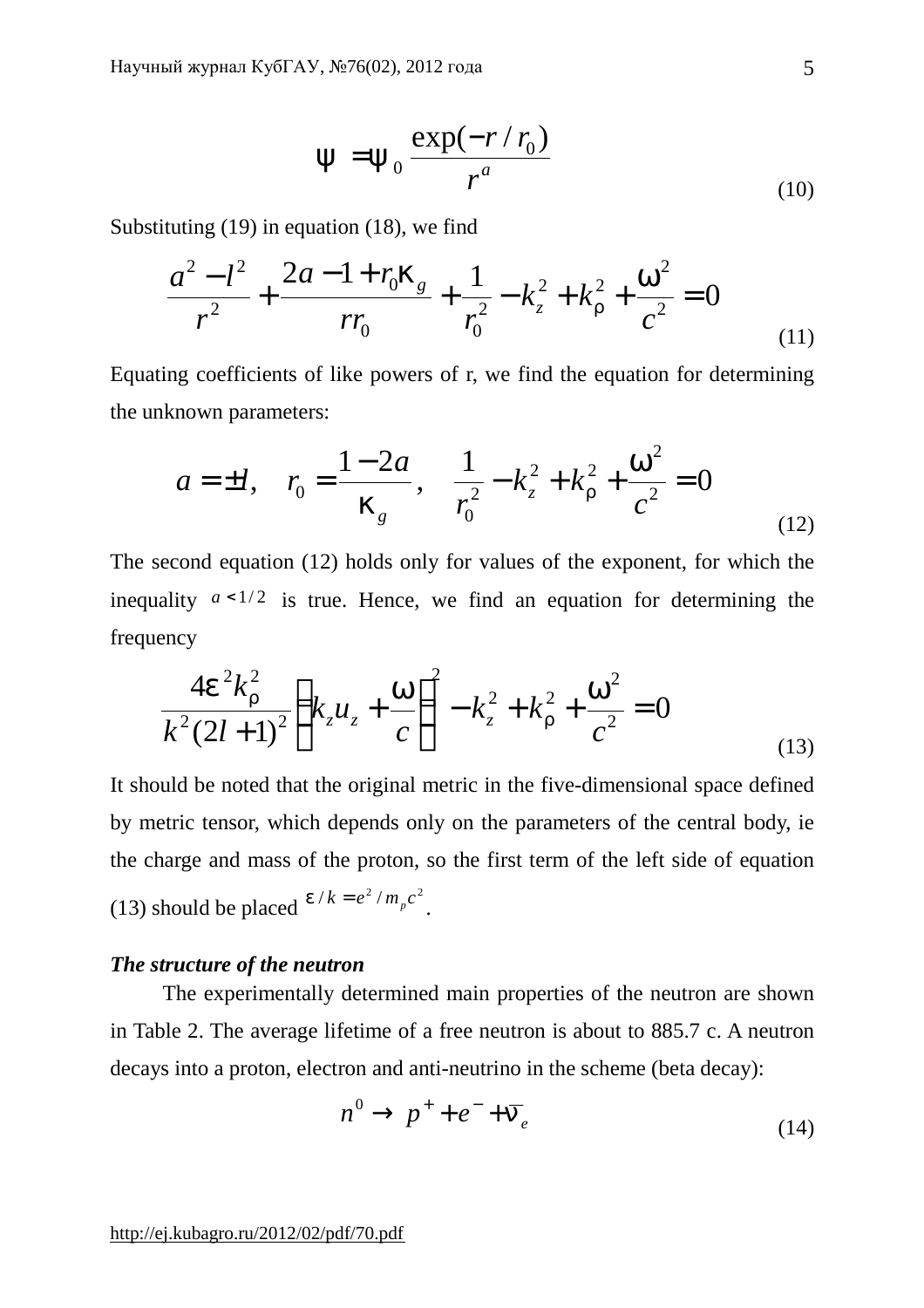| Elementary<br>particle                                                                          | Neutron $n^0$                      | Proton $p^+$                       | Electron e                       | $\overline{n}_e$ |
|-------------------------------------------------------------------------------------------------|------------------------------------|------------------------------------|----------------------------------|------------------|
| Mass,                                                                                           |                                    |                                    |                                  | < 2.2            |
| MeV/c2                                                                                          | 939.565560(81)                     | 938.272013(23)                     | 0.510998910(13)                  | eV               |
| Charge,<br>Coulomb                                                                              | $\overline{0}$                     | $1.602176487(40)\times10^{-19}$    | $-1.602176487(40)\times10^{-19}$ | $\theta$         |
| The<br>magnetic<br>moment,<br>nuclear<br>magneton<br>$(N)$ or<br><b>Bohr</b><br>magneton<br>(B) | $-1.9130427(5)$ µN                 | $2.792847351(28)$ µN               | $-1.00115965218111 \mu B$        | $10^{-19} \mu_B$ |
| Electric<br>dipole<br>moment                                                                    | $\langle 2.9 \times 10^{-26}$ e.cm | $\langle 5.4 \times 10^{-24}$ e.cm | $\overline{\cdot}$               | $\mathcal{P}$    |

Table 2: The fundamental properties of elementary particles involved in the reaction (35) [10].

It was found that the proton in the nucleus may be transferred in accordance with the scheme of the neutron inverse beta-decay

$$
p^+ \to n^0 + e^+ + n_e \tag{15}
$$

Another possible channel is the electron capture:

$$
p^+ + e^- \to n^0 + n_e \tag{16}
$$

The first theory of beta decay proposed in 1933 by Enrico Fermi. Later it was suggested several theories, including the theory of Feynman and Gell-Mann [11]. At the present time, according to the present standard model, the reaction (14) comes with the participation of the intermediate vector gauge boson  $W^-$ [12]. In this model, protons and neutrons are composite particles containing three quarks on. However, protons are split into their component parts have failed, although it is believed that hadronic jets observed in experiments on collisions of protons at high energy, are the quark-gluon plasma [13].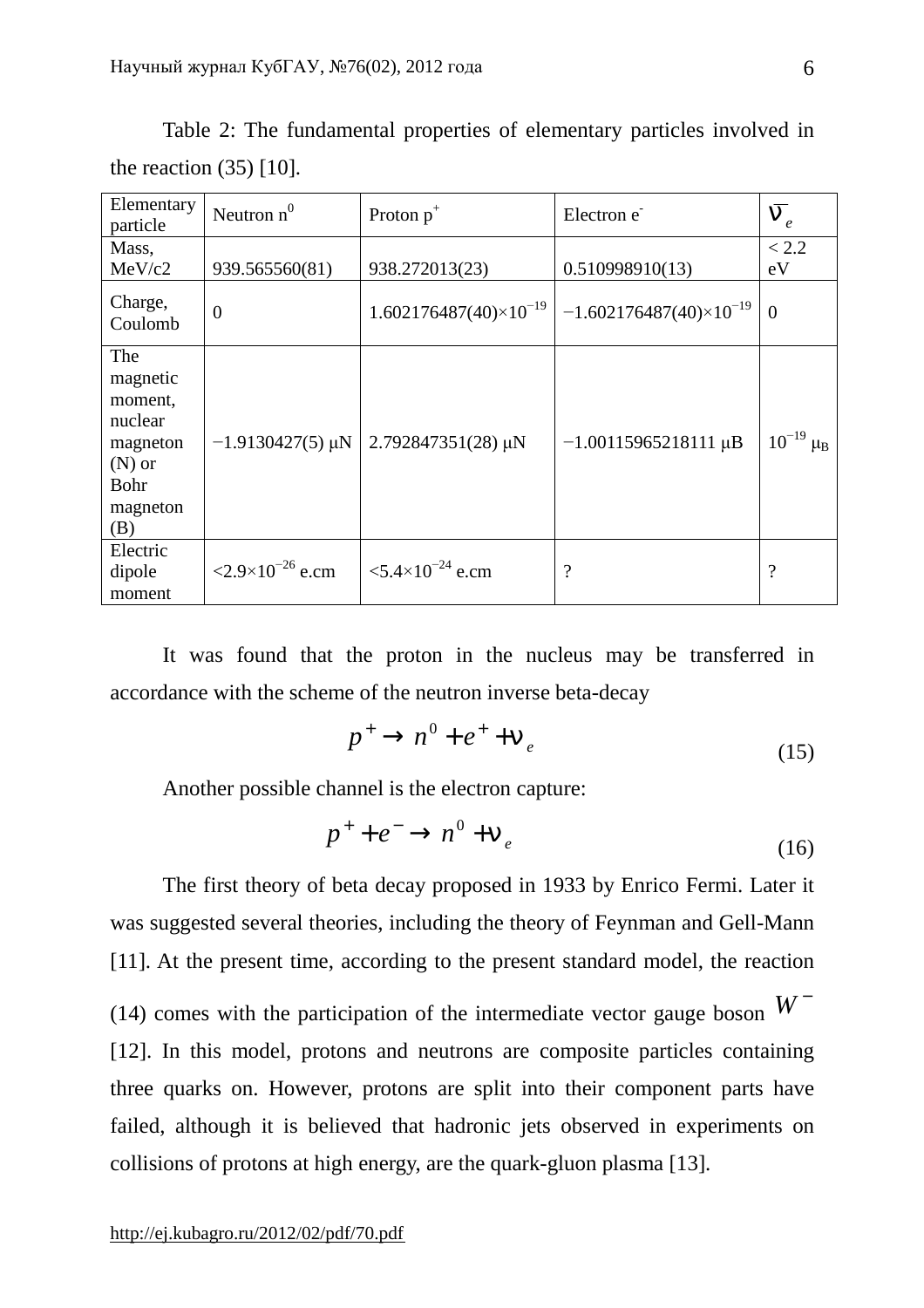It was found that the distribution of electric charge in the neutron consists of a negatively charged outer coat, inner layer of positively charged and negatively charged nucleus [14]. From the decay scheme (14) and classical representations of the interaction of charged particles, one would assume that the proton forms together with the electron kind of hydrogen atom, which explains the observed electromagnetic structure of the neutron [9]. But we know that the state describing the hydrogen atom with a large binding energy, consistent hydrino [15-17]. In these states, the mass of the hydrogen atom is different from that of the proton by a small amount  $am_ec^2$  that is not consistent with the large mass of neutron, exceeding the total mass of a proton and an electron by an amount  $(m_n - m_p - m_e)/m_e = 1,531015$ .

Let us consider the state of five-dimension hydrogen atom, which correspond to the parameters of the neutron and proton in Table 2. In this case, there are no similar solutions, which are described a neutron on the basis of relativistic Dirac or Klein-Gordon equation. The wave vector of the fifth dimension can be determined from the third equation (12), as a result we find

$$
S = \frac{P^2 - E^2}{1 + b(Pu + E)^2}, k_r = \pm \frac{m_e c}{\hbar} \sqrt{S}
$$
  

$$
b = \frac{4e^2}{\hbar^2 k^2} \frac{m_e^2 c^2}{(1 - 2a)^2}, P = \frac{\hbar k_z}{m_e c}, E = \frac{\hbar w}{m_e c^2}
$$
 (17)

Surface, which is given by the first equation (17), depends on the interaction parameter, which in turn depends on the type of interaction. In general, we can set  $e/k = e^2/m_p c^2$ , but the square of the charge can take three values of [4], which correspond to the electromagnetic, strong and weak interactions, respectively - see Table 3.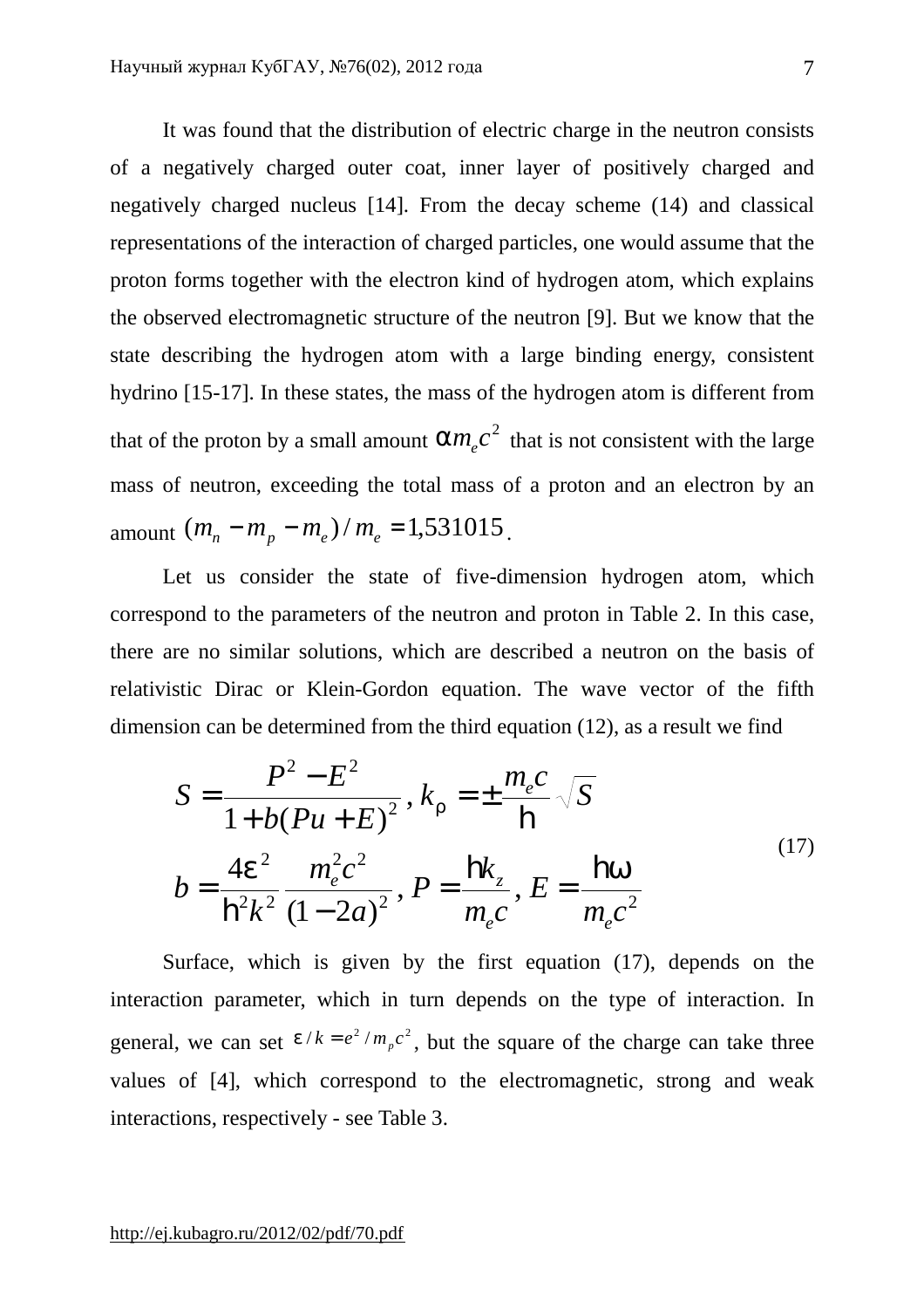| Interaction type | Charge                        | Parameter of<br>Interaction, b |
|------------------|-------------------------------|--------------------------------|
| Electromagnetic  | $e^2 = a$ <b>h</b> c          | 6.3179E-11                     |
| Strong           | $e_s^2 = e^2 (m_n/m_e)^{3/2}$ | 4.97091E-06                    |
| Weak             | $e_w^2 = e^2 (m_e/m_p)^{3/2}$ | 8.03E-016                      |

Table 3: The parameter b for the three types of interaction with  $a = 0$ 

As follows from Table 3, the effect of the interaction parameter on the dispersion relation, even in the case of strong interaction manifests itself at energies of about 300 electron masses. There is however a special case where  $a \rightarrow 1/2$ . Then, it follows from (17) the interaction parameter can take any value. In this particular case, all interactions are compared with each other in the sense that there always exists a value of the exponent, for any type of interaction we have the product parameters  $Sb \approx 1$ .

The surface  $S = S(P, E)$  for parameter values  $b = 0.078051$ ;  $u = u_z = -1$  is shown in Figure 1. Each section of the surface for positive values of S determines the line of dispersion relation  $E = E(P, S)$ .



Figure 1: Surface, which characterizes the special states of a hydrogen atom at  $b = 0.078051$ ;  $u = u<sub>z</sub> = -1$ .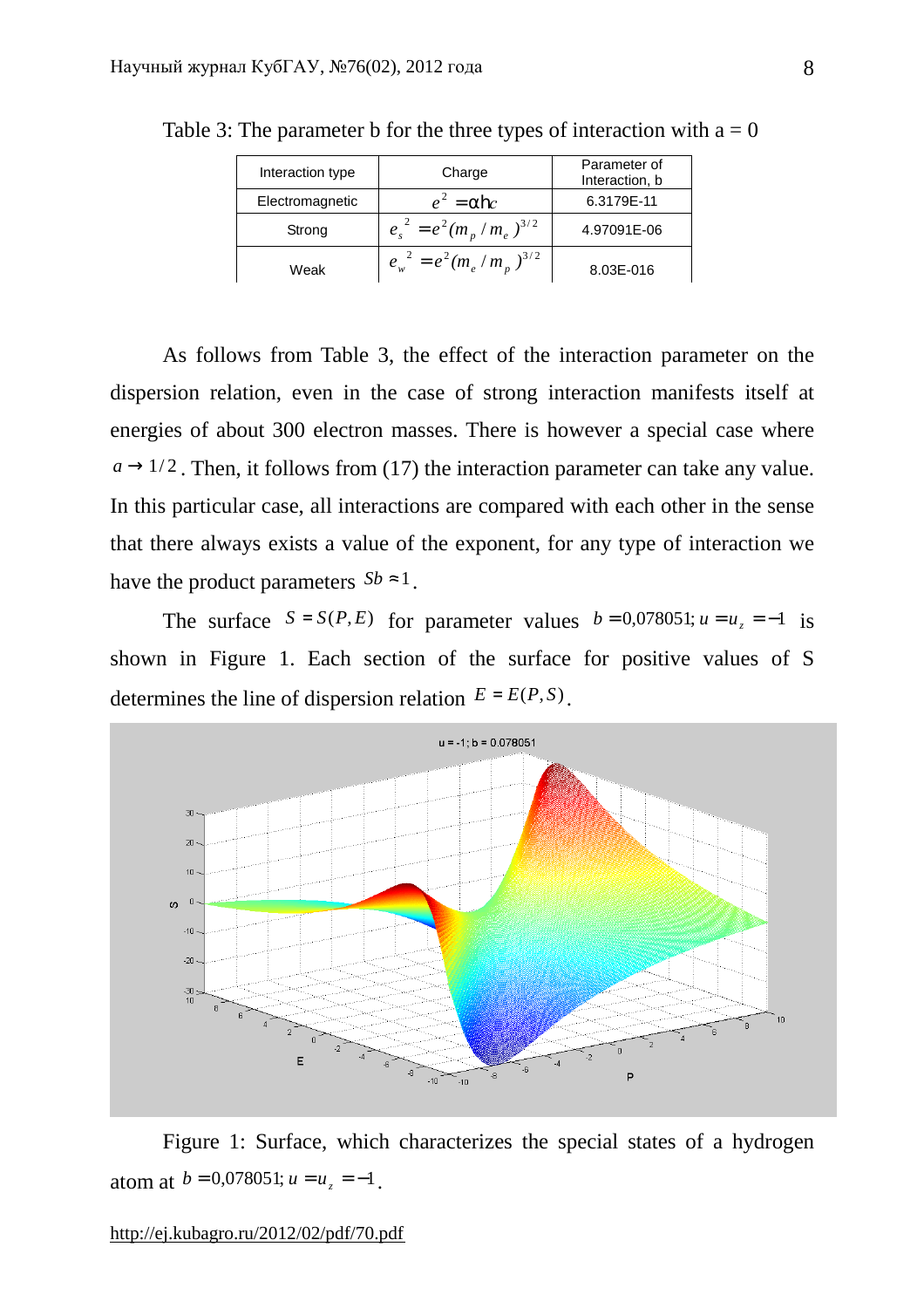Note that a special case  $a = 1/2$  was considered for the Schrodinger equation in [7] and for equation (6) in [6]. The common property of these states lies in the fact that the electron approaches the nucleus for a short distance of the order of the classical electron radius. For example, in the model [9] we have

$$
r_0 / r_e = 0.4777778, \qquad r_e = e^2 / m_e c^2, \quad L = 1.376791 \text{ ah}
$$
 (18)

Consider the dispersion relation that characterizes this condition. Solving the first equation (17) with respect to energy, we find the dispersion relation - Fig. 2, which allows determining the minimum energy and momentum of a scalar field in a particular state, using the conditions for the ascending part of the spectrum:

$$
E_m = (m_n - m_p) / m_e \approx 2.531015; \quad \lim_{P \to \infty} E/P = 1
$$



Figure 2: Energy-momentum dispersion relation which characterizes the special states of a hydrogen atom at  $b = 0.078051$ ;  $u = u<sub>z</sub> = -1$ .

12 14 16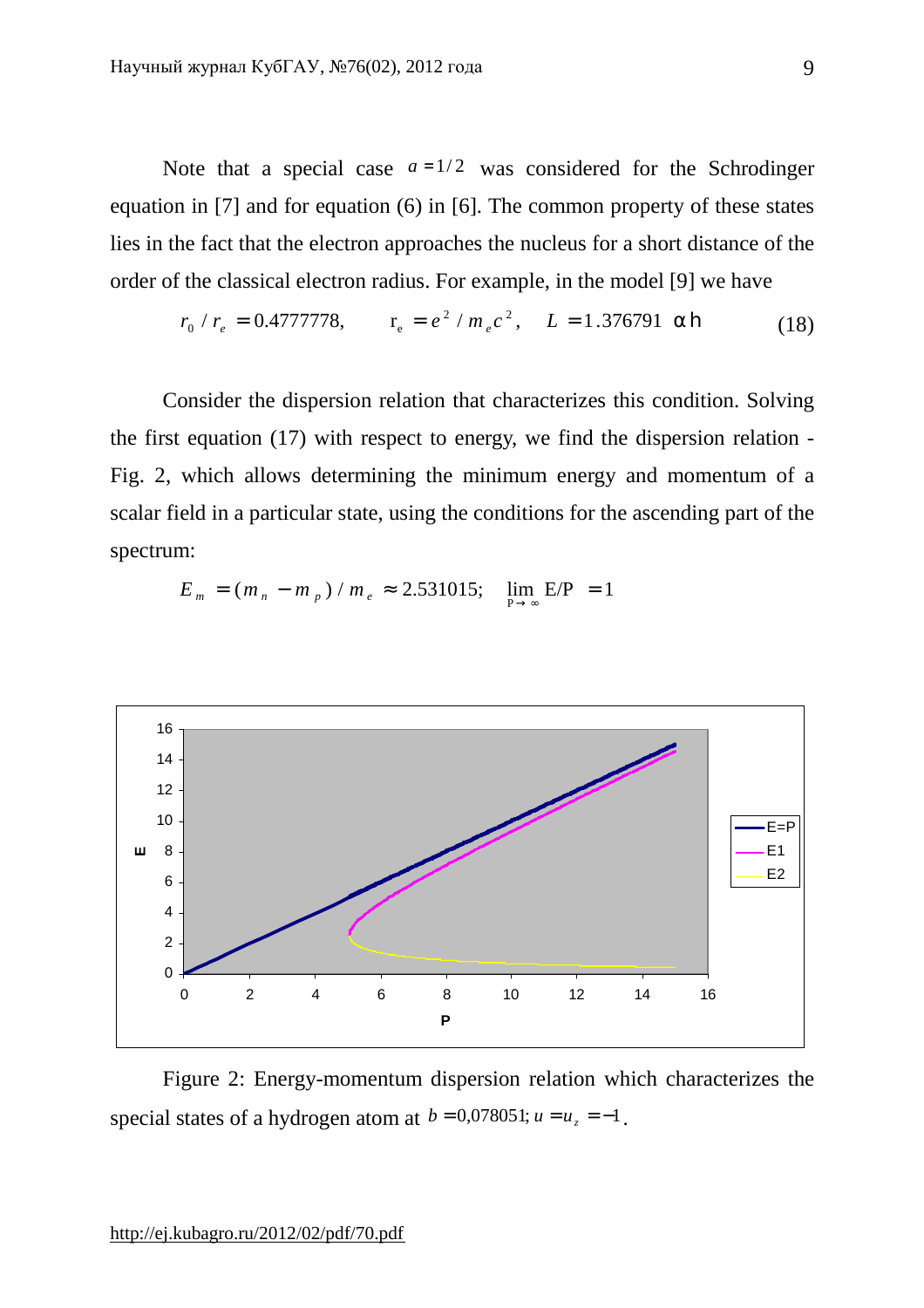These conditions allow us to determine the numerical values of other parameters. Indeed, set  $Sb = -u = 1$  in the first equation (17), taking into account these relations we rewrite the above equation as:

$$
S + P^2 - 2PE + E^2 = P^2 - E^2
$$

Solving this equation, we find

$$
E = \frac{P}{2} \pm \sqrt{\frac{P^2}{4} - \frac{S}{2}}
$$

Hence, if we put  $P^2 \gg S$  for the ascending branch of solutions we have  $E = P - S/2P + ...$ . From the last expression it follows  $E/P = 1$  in the limit of  $P \rightarrow \infty$ . The minimum value of the momentum is determined from the condition  $P_m^2 = 2S$ , therefore  $P_m = 2E_m$ . Hence we find the parameters of state

 $E_m = 2.531015$ ;  $P_m = 5.06203$ ;  $S = 12.81208$ ;  $b = 0.078051$  (19)

Note that the dispersion curves in Fig. 2, describing the special states of a hydrogen atom, contain ascending and descending branch, as well as the maximum limit of the spectrum. For the excitation of these states must provide a minimum momentum. The size of the hydrogen atom in this state is determined by the Compton wavelength of an electron:

$$
r_0 / I_e = 1 / E \approx 0,395098, \qquad I_e = \mathbf{h} / m_e c \tag{20}
$$

As we know, the state of the hydrogen atom with a characteristic scale (20), associated with gydrino [5-8,15-17]. First, these states were obtained by Sommerfeld in 1923 as a solution of the Klein-Gordon equation for the relativistic hydrogen atom. Note that the Sommerfeld solution can be obtained from equation (6) in the absence of magnetic interaction at  $l = 1 + g_1^2$ ;  $g = 0$ . At present there is not only a theory, but a lot of experiments confirming the hypothesis of the existence of special states of the hydrogen atom - gidrino [17]. Solution obtained above is a generalization of known results [15-16] to the case of magnetic interaction due to a special metric in the five-dimensional space [4, 18].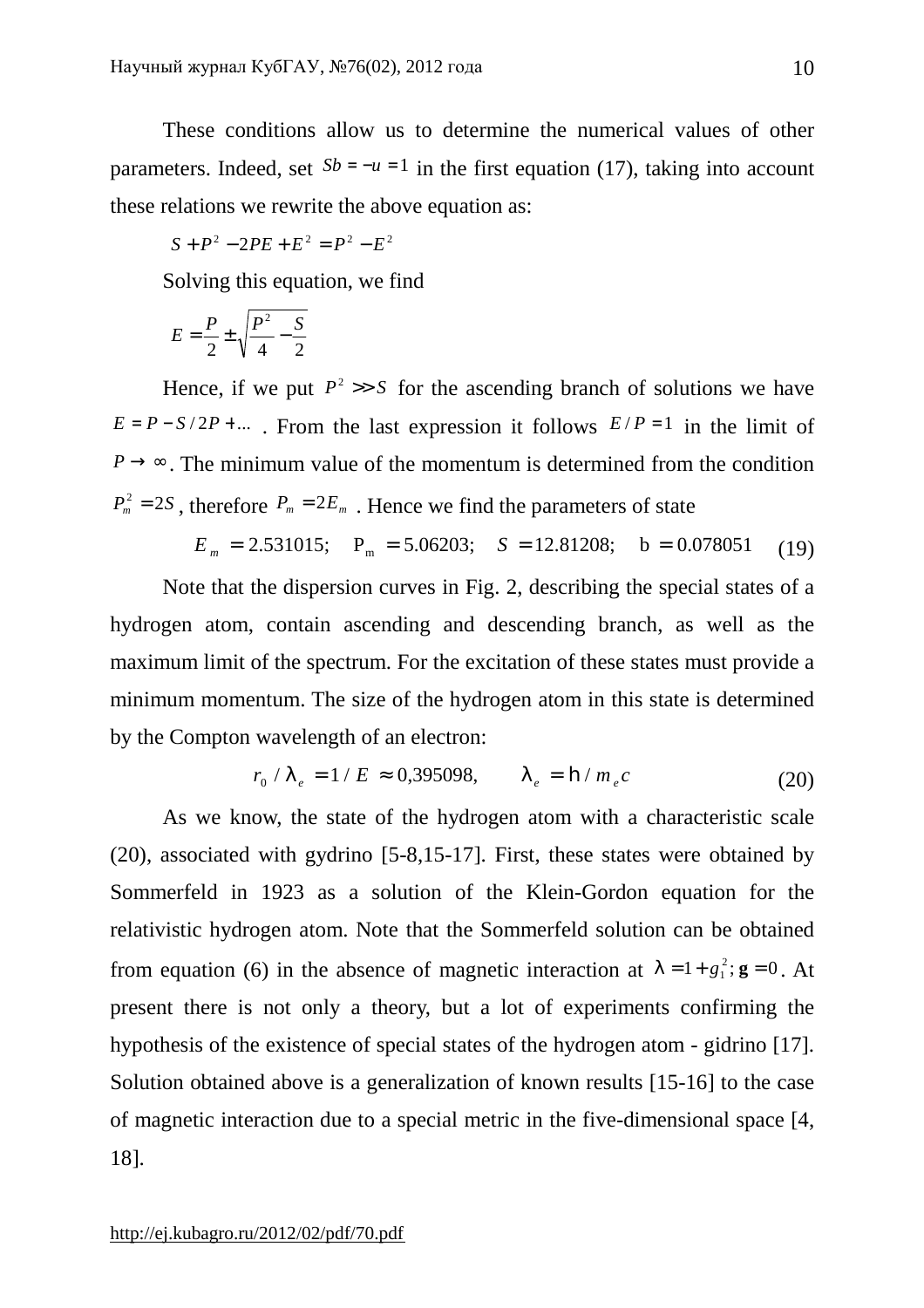You may notice that the dispersion relation  $S = S(P, E)$  obtained by section of the surface shown in Fig. 1, is invariant with respect to the choice of scale. Therefore, choosing a scale of the classical electron radius, we obtain

$$
r_0 / r_e = 1 / E \approx 0,395098, \qquad r_e = e^2 / m_e c^2 \tag{21}
$$

This result is consistent with the data (18), but the final choice of scale in the model depends on the determination of the neutron magnetic moment [15], which is beyond the scope of this paper.

Thus, we have shown that there are specific states of the hydrogen atom, which describe a particle with mass and size of the neutron. These states arise in the interaction of protons with a massless scalar field. The resulting interaction density distribution of the scalar field corresponds to the Yukawa potential

$$
y^2 = y_0^2 \frac{\exp(-2r/r_0)}{r^{1-d}}, d = 1 - 2a < 1
$$

Further study of this problem may be related with the influence of the scalar field on a standard metric in the Kaluza-Klein theory [18].

### *The structure of atomic nuclei*

We can assume that if the sum of the protons interacting with a scalar field, they can form an atom, consisting of the electron shell and nucleus with electric charge eZ, number of nucleons  $A = Z + N$  and the mass defect  $\Delta M = m_p Z + m_n N - E_b / c^2$ , where  $E_b$ - the energy of the nucleons in the nucleus.

In Fig. 3 shows the dependence of the mass excess, obtained by processing data [19] for all known 3179 nuclides (including neutron and proton). Note that mass excess  $ME = M - A$  is the binding energy in units of energy of the nucleons in the nucleus of the carbon isotope <sup>12</sup>C, for which we have  $ME = M - 12 = 0$ . blue surface in Fig. 3. The binding energy can be expressed in the form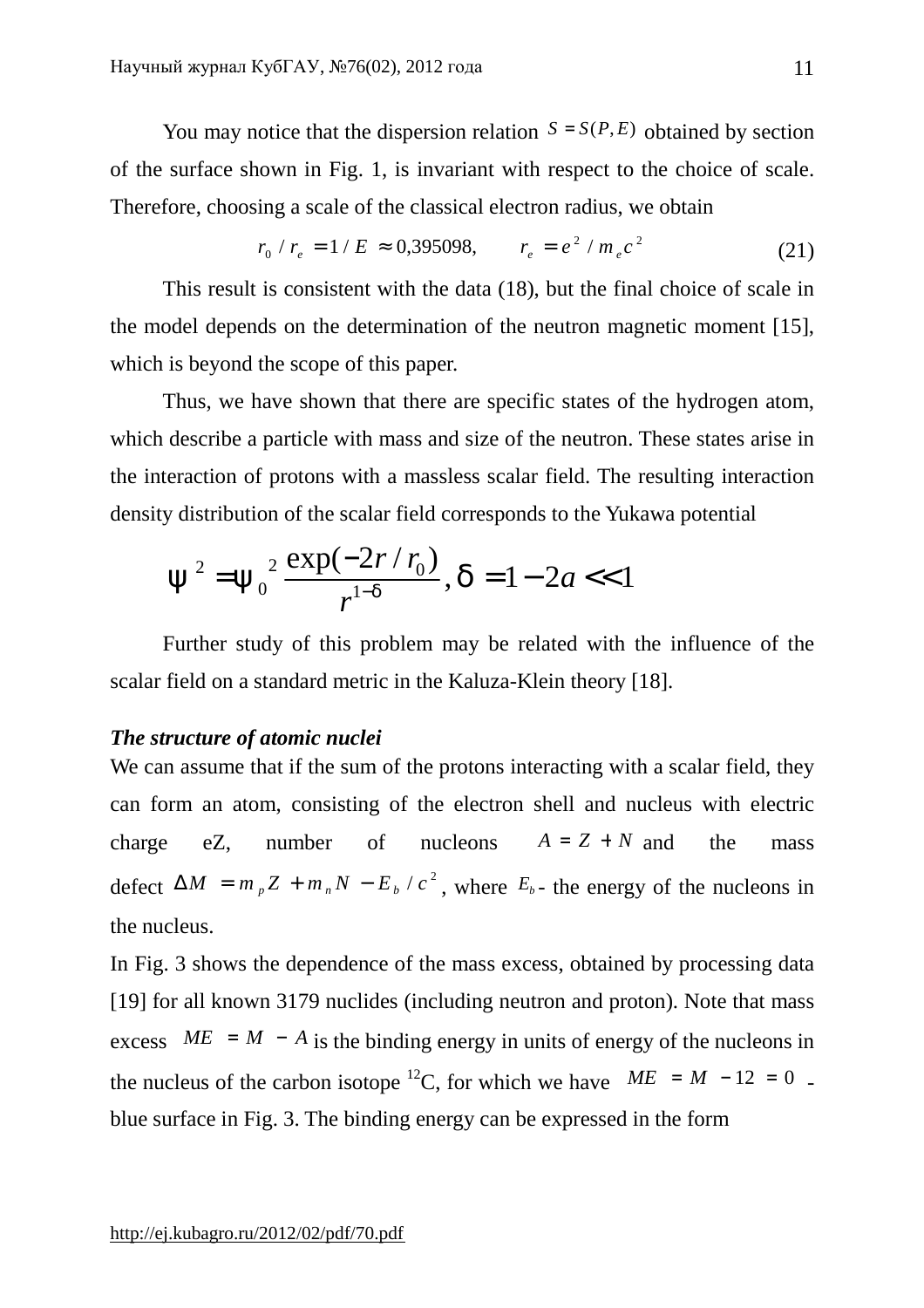$$
E_b = Z(m_e + m_p) + Nm_n - (ME + A \cdot m_u),
$$
  
\n
$$
m_u = m(^{12}C)/12 \approx 931.494028 \text{ MeV}
$$
\n(22)

Here, in the second equation provides a definition of atomic mass unit, which is used for tabulation of data in nuclear physics and chemistry.



Figure 3: Mass excess depending on the charge Z and the number of nucleons A according to [19].

From the data presented in Fig. 3 that forms a mass excess above the plane (A, Z) looks like the ark, at the bottom of which are elements from zirconium to neodymium, whose names are listed in a vertical column. The binding energy depends on the atomic number Z and mass number A as follows [20]

$$
E_b = a_1 A - a_2 A^{2/3} - a_3 Z (Z - 1) A^{-1/3} - a_4 (N - Z)^2 A^{-1} + a_5 A^{-3/4}
$$
 (23)  

$$
a_1 = 14; a_2 = 13; a_3 = 0.585; a_4 = 19.3; a_5 = 33 d (A, N, Z)
$$

Here are displayed current values of the coefficients in MeV obtained on the basis of data [19]. In this expression, the function  $d(A, N, Z)$  is defined as follows:

 $d = 1$ , for even Z, N;  $d = -1$ , for odd Z, N;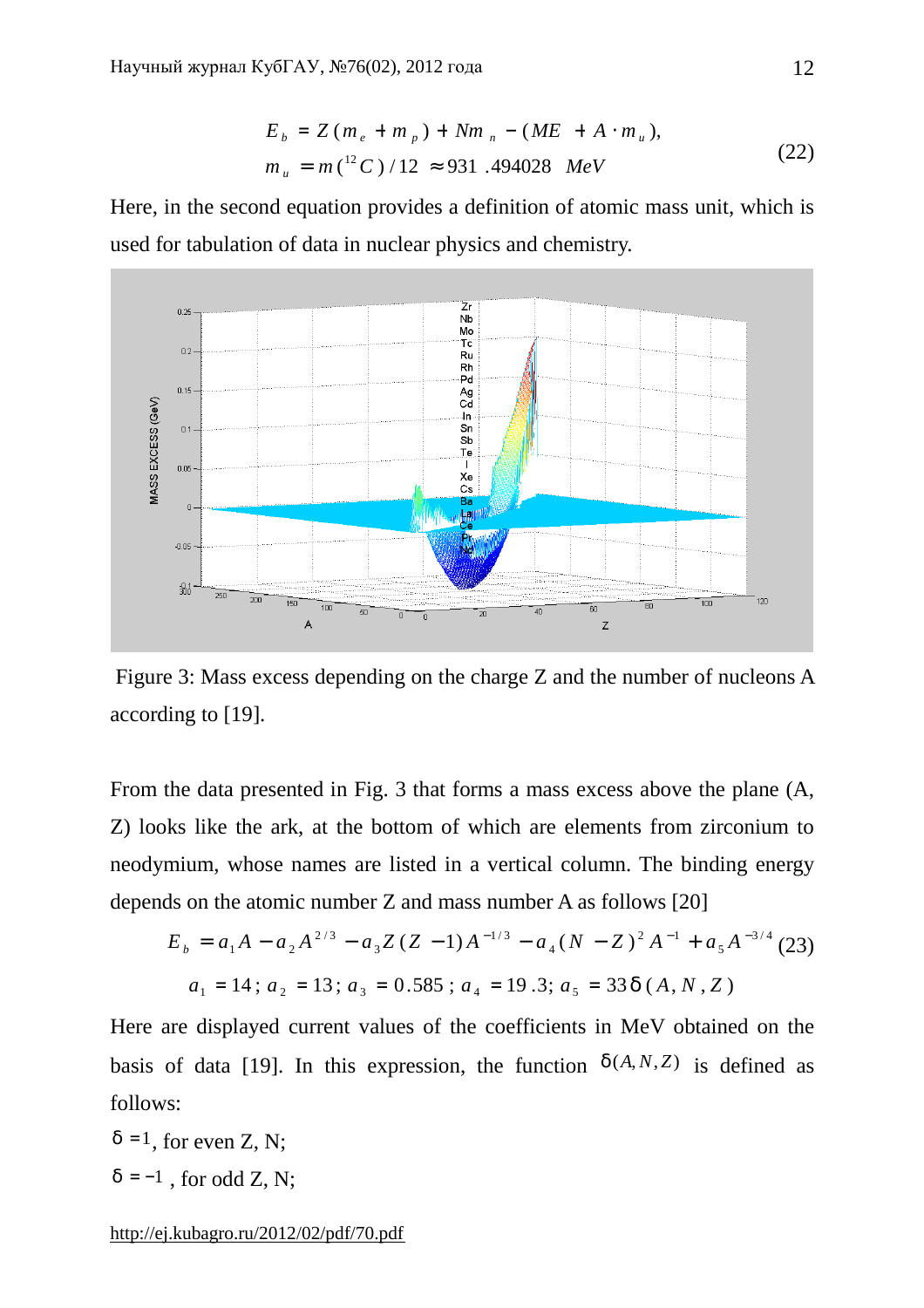$d = 0$ , for odd A.

Equation (23) is a simple semi-empirical formula, proposed by Weiszacker about 1935.

Using the developed model of the interaction of protons with a scalar field, we can exclude neutrons from the description of the nuclei structure, treating them as special states of the hydrogen atom. Then the nucleus of an atom in its structure will be identical to the atom itself. It allows justifying the nuclear shell model [1-3].

Thus, we assume that the atom consists of protons A, interacting with a scalar field, which shields the N protons in accordance with expression (10), creating the nucleus. The rest of Z protons form the electron shell of an atom. The expression for the energy of the protons in this model can be written as

$$
E_{bp} = A(m_p + m_e) - (ME + Am_u)
$$
 (24)

Note that in nuclear physics is widely used by the upper bound of the binding energy, which is obtained from equation (24) by replacing the total mass of a proton and an electron on the mass of the neutron, ie,

$$
E_{bn} = Am_n - (ME + Am_u)
$$
\n
$$
(25)
$$

The objective is to obtain an expression of the binding energy of the protons from the general theoretical models developed above. To find this expression, we note that the parameter E in equation (17) can be both real and complex values, which correspond to states with finite lifetime. Solving the first equation (17) with respect to energy, we find

$$
E = \frac{-SbPu \pm i\sqrt{-\left(SbPu\right)^2 + \left(Sb + 1\right)\left(S - P^2 + SbP^2u^2\right)}}{\left(Sb + 1\right)}\tag{26}
$$

Note that for most nuclides the decay time is large enough, so it can be assumed that the imaginary part of the right-hand side of equation (26) is a small value. Hence we find that for these states the following relation between the parameters is true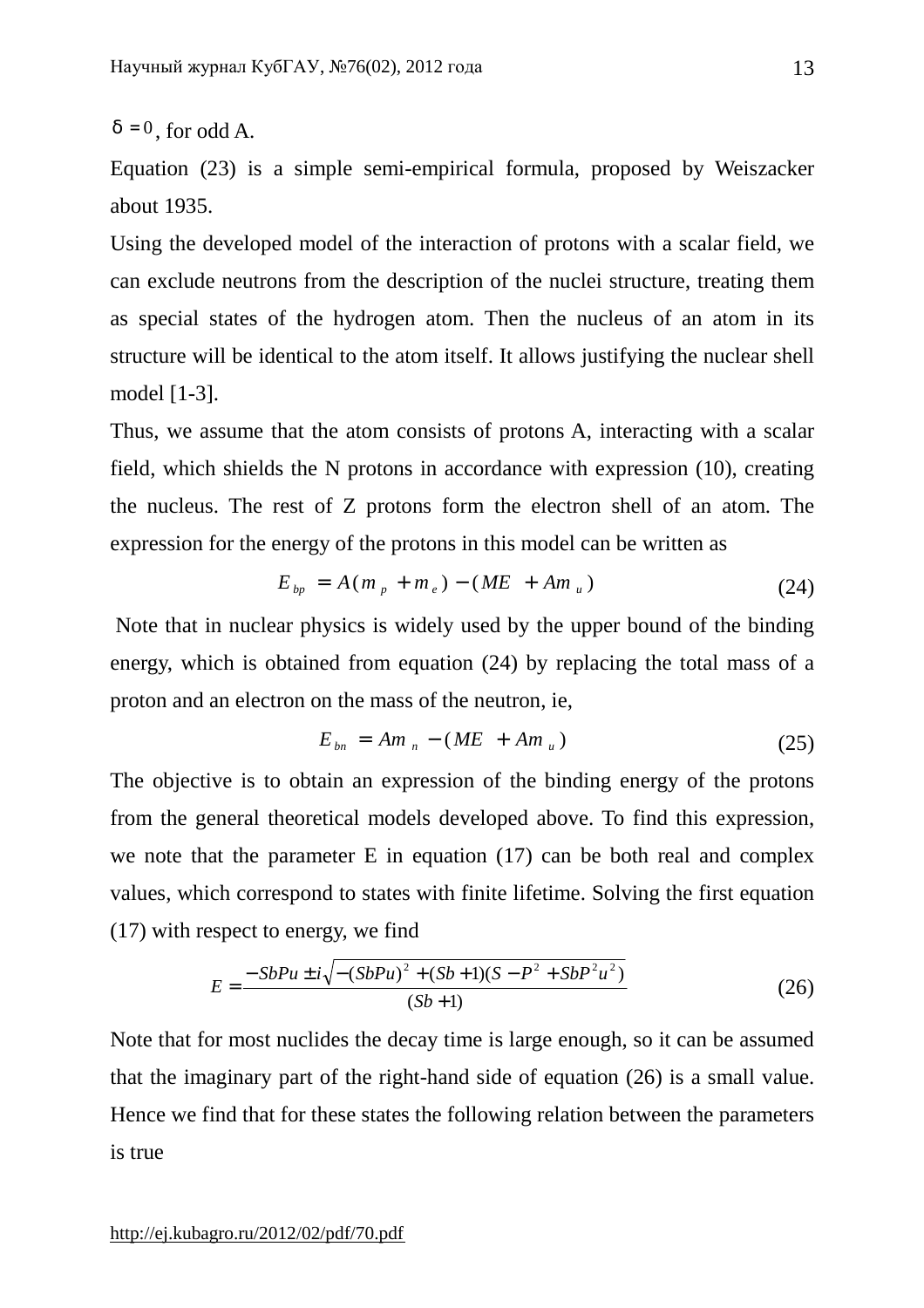$$
P^2 \approx \frac{S(Sb+1)}{1 + Sb(1 - u^2)}
$$
 (27)

Substituting the momentum expression in equation (26), we find

$$
E = \frac{S^{3/2}bu}{\sqrt{(Sb+1)(1+Sb(1-u^2))}}
$$
(28)

Thus, we have established a link between the energy of the state and parameters of the magnetic interaction in the special state that are characterized by a finite lifetime (radioactive nuclei). Interestingly, these conditions depend on the magnetic charge, which appears in equations (3) - (4). Since, according to our hypothesis, the nucleus consists of protons, we have a simple equation for the metric parameter ratio

$$
\frac{e}{k} = \frac{A^2 e^2}{A m_p c^2} = \frac{A e^2}{m_p c^2}
$$

Hence we find the dependence of energy on the number of nucleons

$$
E/A = \frac{S^{3/2}b_0Au}{\sqrt{(Sb_0A^2 + 1)(1 + Sb_0A^2(1 - u^2))}}
$$
(29)

It is indicated  $b_0 = (2am_e/m_p(1-2a))^2$ . For the best matching expression (29) with data [19] set  $\sqrt{S} = 293$ ;  $Sb_0 = 0.003$ ;  $u = 0.999$  - see Fig. 4.

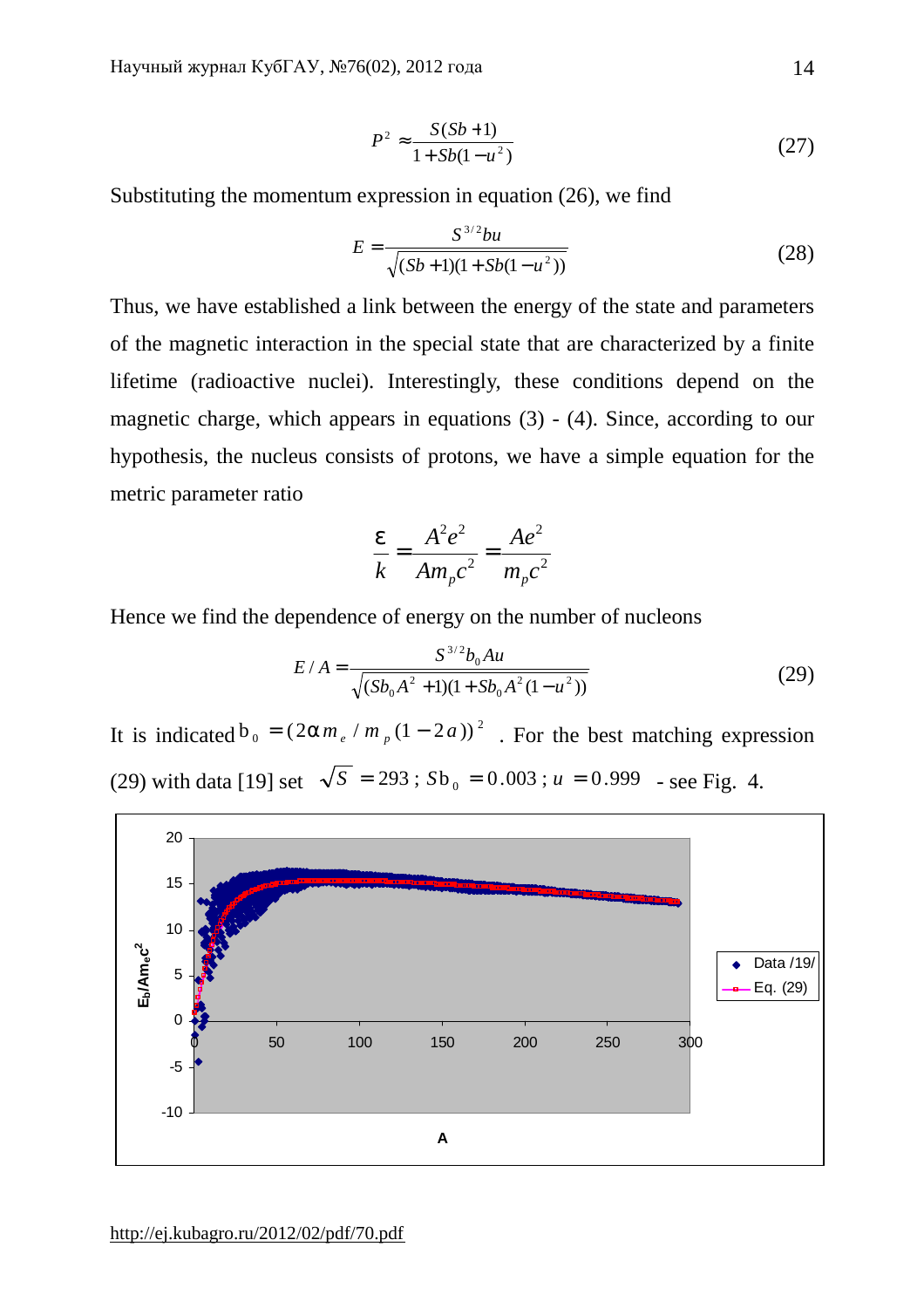Figure 4: Binding energy per nucleon as a function of mass number according to [19] and calculated according to equation (29).

Equation (29) can approximately describe the binding energy of nucleons as function of mass number A for all nuclides. But for light nuclei, there is considerable disagreement with experiment, same as in the case of calculations with eq. (23). This is due, apparently, that the structure of light nuclei is strongly dependent on the details of the interaction. In general, the parameters  $S, b_0, u$ are constant for the entire set of nuclides only, but it is not true for particular nuclei with given N and Z.

In this regard, we note that in theory [4, 21] action in the five-dimensional space can be written as  $\Sigma_5 = mcx^5 + \Sigma(x^1, x^2, x^3, x^4)$ . Consequently, the wave vector in the fifth dimension corresponds to the mass and the normalized vector - the number of unit mass. The calculated value  $\sqrt{S}$  = 293 for the curve in Fig. 4, probably corresponds to the element with the highest mass number  $^{293}$ Ei according to [19].

The average value of magnetic charge  $u = 0.999$  indicates a high degree of correlation of the nucleons in the nucleus. The resulting value of the interaction parameter  $b_0 = (2am_e/m_p(1-2a))^2 \approx 3.5 \cdot 10^{-8}$  allows us to determine the average value of the angular moment  $l = \pm a \approx \pm 0.478744$ . Further refinement of the model can be connected on the one hand, using the exact expression (26), and, on the other hand, the use of hypotheses about the behavior of the interaction parameters. In particular, it is necessary to take into account the effects of electromagnetic interactions and the distinction between protons and neutrons, ie dependence of energy on the nuclear charge Z.

## *The excited states*

Consider the solutions (8) in the case when one can neglect the influence of gravity,  $I_1 \approx -I_2 \approx 1$  but  $I = 1 + g_1^2 (1 - u^2) \neq 1$ . Under these conditions, equation (8) reduces to

$$
-\frac{w^2}{c^2}y - \left(y_{rr} + \frac{1}{r}y_r - \frac{l^2}{r^2}y - k_z^2y\right) - \lambda k_r^2 y + 2g^1 c^{-1} w k_r y - 2g^2 k_z k_r y = 0
$$
 (30)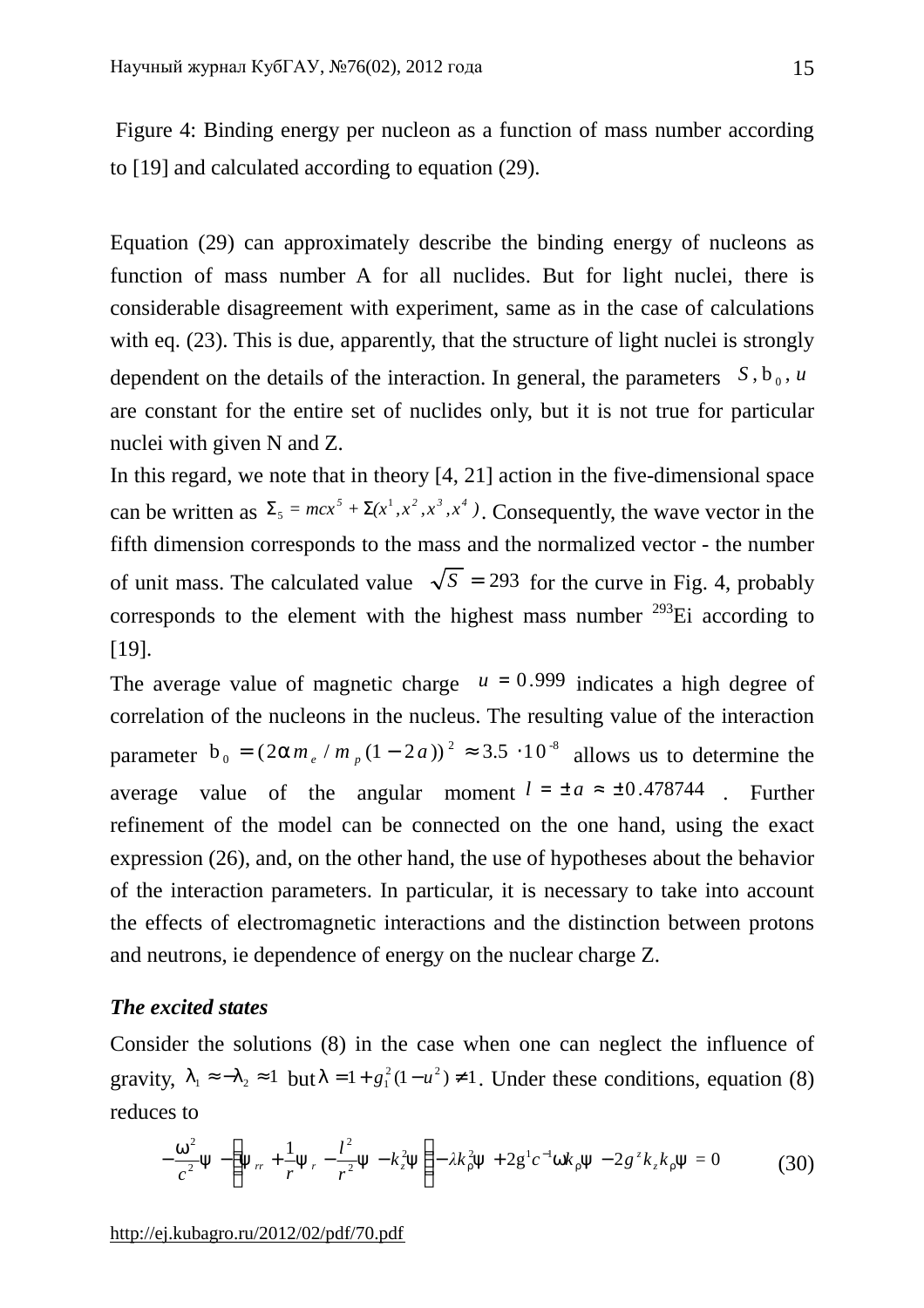In general, the solution of equation (30) can be represented in the form of power series, as in the analogous problem of excited states of the relativistic hydrogen atom [15-16]

$$
y = \frac{\exp(-\widetilde{r})}{\widetilde{r}^a} \sum_{j=0}^n c_j \widetilde{r}^j
$$
 (31)

It is indicated  $\tilde{r} = r / r_n$ . Substituting (31) in equation (30), we find

$$
(a^{2} - l^{2} + k_{u}) \sum_{j=0}^{n} c_{j} \tilde{r}^{j-2} + (2a - 1 + k_{g} r_{n}) \sum_{j=0}^{n} c_{j} \tilde{r}^{j-1} +
$$
  

$$
(1 - k_{z}^{2} r_{n}^{2} + K^{2} r_{n}^{2}) \sum_{j=0}^{n} c_{j} \tilde{r}^{j} - \sum_{j=0}^{n} j c_{j} \tilde{r}^{j-1} - 2a \sum_{j=0}^{n} j c_{j} \tilde{r}^{j-2} +
$$
  

$$
\sum_{j=0}^{n} c_{j} j(j-1) \tilde{r}^{j-2} = 0
$$

It is indicated  $k_u = (1 - u^2)k_r^2 e^{2}/k^2$ . Hence, equating coefficients of like powers  $\tilde{r} = r / r_n$ , we obtain the equations relating the parameters of the model in the case of excited states

$$
a = \sqrt{l^2 - k_u}, \quad r_n = \frac{n + 1 - 2a}{k_g}, \quad \frac{1}{r_n^2} - k_z^2 + k_r^2 + \frac{w^2}{c^2} = 0
$$
\n(32)

Note that equation (32) apparently does not differ from those examined above equations (12). In particular, expressions (26) - (29) are true, in which should be put

$$
Sb = SA^{2}b_{nl} = \frac{4SA^{2}(am_{e} / m_{p})^{2}}{(n + 1 - 2\sqrt{l^{2} - (1 - u^{2})SA^{2}(am_{e} / m_{p})^{2}})^{2}}
$$
(33)

Note that if  $n + 1 - 2|l| = 0$  all the excited states have a common resonance level at which the interaction parameter (33) takes the value

$$
Sb \approx \frac{2(n+1)}{(1-u^2)^2 SA^2 (am_e/m_p)^2} >> 1
$$
 (34)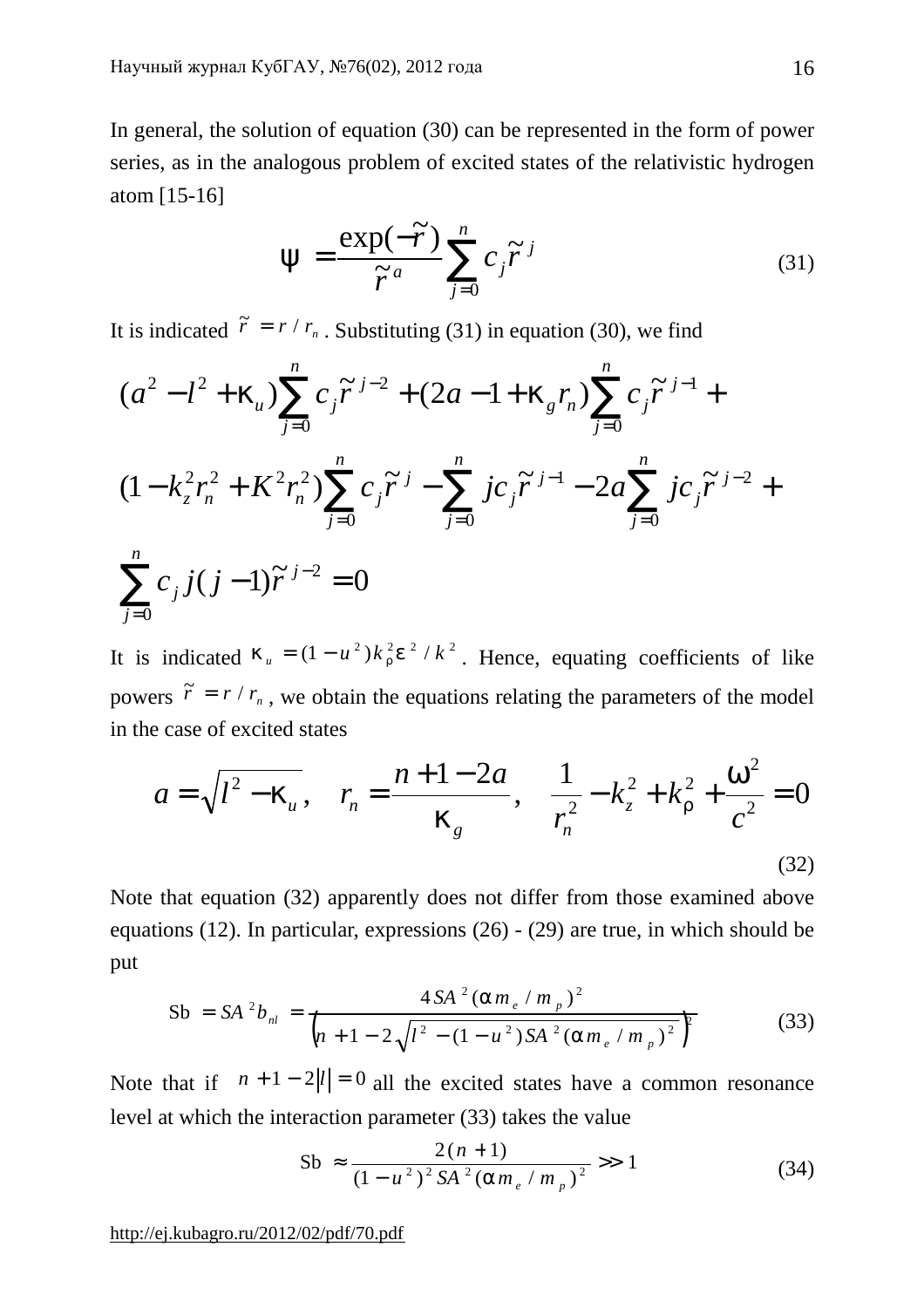We simplify the expression (26) and (29), taking (34) into account, as a result we find

$$
E \approx \frac{S^{1/2}u}{\sqrt{1-u^2}}, P^2 \approx \frac{S}{1-u^2}
$$
 (35)

Using the mean values calculated from data in Fig. 4, we find that the condition (35) has the total binding energy about 3345.4 MeV. At this state we have the following relations between the momentum and energy

$$
E = -uP, \ P^2 - E^2 = S \tag{36}
$$

Let us compare the obtained value of the binding energy to the kinetic energy of the nucleons in the nucleus, considering the neutrons and protons as a mixture of two kinds of Fermi gases [20]

$$
U_t = c_t \frac{N^{5/3} + Z^{5/3}}{A^{2/3}}
$$
 (37)

The coefficient in this equation has to be agreed with the formula (23), in which the kinetic energy of the nucleons is described by the fourth term. Typically, matching is achieved by expanding the expression (37) in powers of small parameter  $D = (N - Z)/A$  . Hence we  $a_4 = 2^{-2/3} 5c_t / 9$ , and therefore  $c_t \approx 55.15 MeV$ .

Table 4 presents the nuclides for which the kinetic energy of nucleons, calculated by the formula (37), 1% different from the average energy of the resonant state (35). Comparing the data of Table 4 with the data in Fig. 3, we find that the nuclides have kinetic energy comparable to the energy of the resonant states correspond to the elements with a minimum value of excess mass, which are collected at the bottom of the "ark."

Table 4: Nuclides having the kinetic energy of the nucleons different by 1% from the resonance states average energy of 3345.4 MeV.

| A  | N  | Z  | EL        | $U_t$ , MeV | $E_{bp}$ , MeV | E <sub>b</sub> , MeV |
|----|----|----|-----------|-------------|----------------|----------------------|
| 97 | 62 | 35 | Br        | 3515,253    | 741,6834       | 790,162              |
| 97 | 61 | 36 | Kr        | 3494,447    | 754,9474       | 802,675              |
| 98 | 62 | 36 | Kr        | 3538,004    | 759,1163       | 807,618              |
| 98 | 61 | 37 | <b>Rb</b> | 3518,213    | 768,542        | 816,2639             |
| 98 | 60 | 38 | <b>Sr</b> | 3500,019    | 780,966        | 827,9056             |
| 99 | 61 | 38 | <b>Sr</b> | 3542,597    | 783,795        | 831,5169             |
| 99 | 60 | 39 | Y         | 3525,378    | 791,8102       | 838,7498             |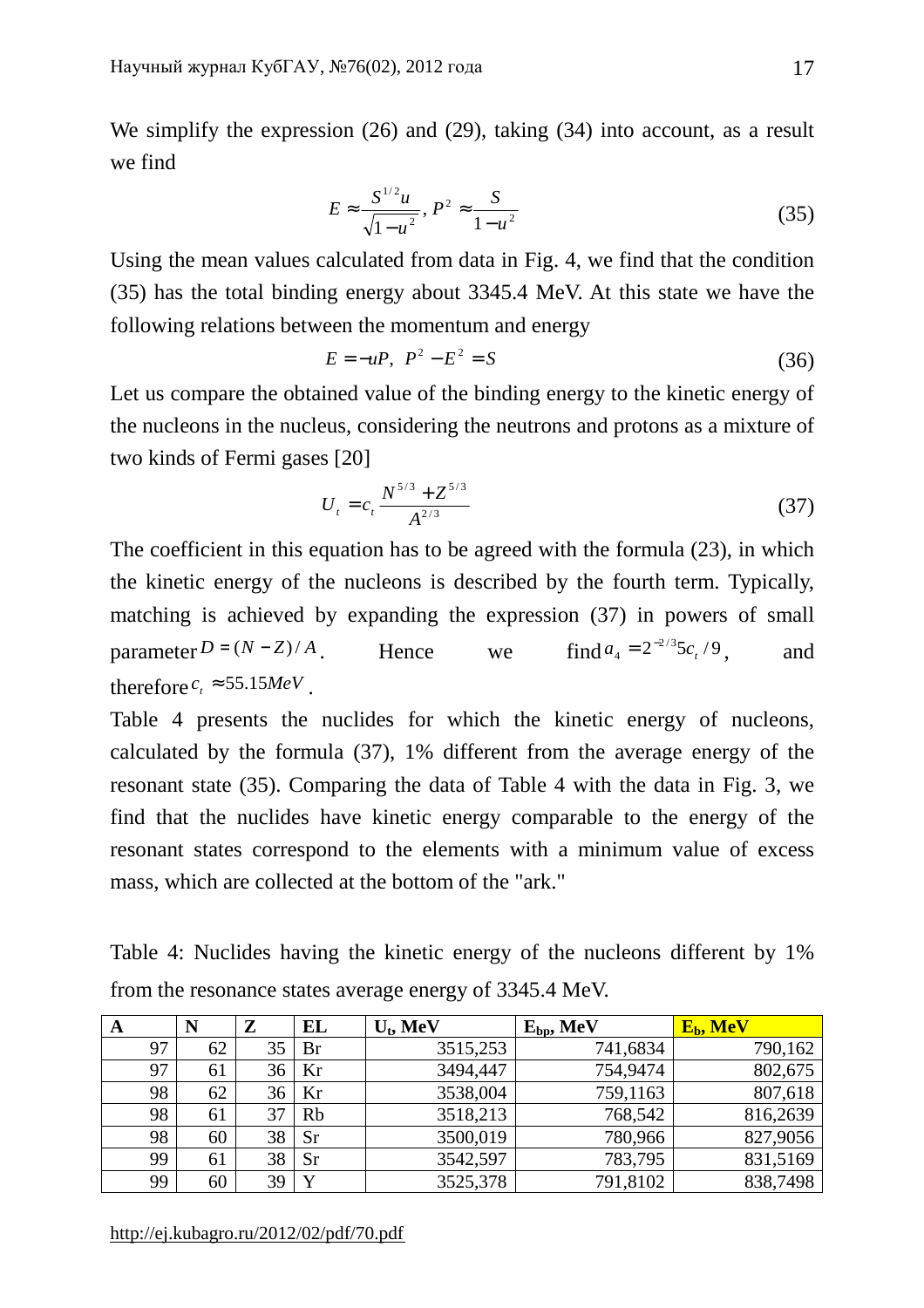| 99  | 59 | 40 | Zr | 3509,734 | 799,3778 | 845,535  |
|-----|----|----|----|----------|----------|----------|
| 99  | 58 | 41 | Nb | 3495,662 | 803,9363 | 849,3111 |
| 100 | 60 | 40 | Zr | 3551,316 | 805,5026 | 852,4422 |
| 100 | 59 | 41 | Nb | 3536,608 | 808,8376 | 854,9948 |
| 100 | 58 | 42 | Mo | 3523,455 | 815,0826 | 860,4575 |
| 100 | 57 | 43 | Tc | 3511,856 | 814,9145 | 859,507  |
| 100 | 56 | 44 | Ru | 3501,807 | 818,1173 | 861,9274 |
| 100 | 55 | 45 | Rh | 3493,307 | 814,4825 | 857,5103 |
| 101 | 58 | 43 | Tc | 3551,77  | 822,5231 | 867,8979 |
| 101 | 57 | 44 | Ru | 3541,054 | 824,137  | 868,7295 |
| 101 | 56 | 45 | Rh | 3531,872 | 823,5953 | 867,4055 |
| 101 | 55 | 46 | Pd | 3524,223 | 821,6153 | 864,6431 |
| 101 | 54 | 47 | Ag | 3518,105 | 817,4115 | 859,657  |
| 101 | 53 | 48 | Cd | 3513,518 | 811,9349 | 853,3981 |
| 101 | 52 | 49 | In | 3510,46  | 804,8013 | 845,471  |
| 101 | 51 | 50 | Sn | 3508,931 | 795,7473 | 835,674  |
| 102 | 55 | 47 | Ag | 3555,593 | 825,7412 | 868,769  |
| 102 | 54 | 48 | Cd | 3550,293 | 823,1542 | 865,3996 |
| 102 | 53 | 49 | In | 3546,508 | 814,1858 | 855,6488 |
| 102 | 52 | 50 | Sn | 3544,237 | 808,4058 | 849,0865 |

In analyzing the data in Table 4 the question arises, how small in magnitude the binding energy of the nucleons can hold them together with so much of their kinetic energy? Usually this question is ignored, because the derivation of the semi empirical equation (23) does not take into account all the kinetic energy, but only part that depends on a parameter  $D = (N - Z)/A$ . This theory allows us to answer this question. Indeed, the energy of the resonant state (35) can be regarded not only as a constant, which characterizes the entire set of nuclides, but also as a parameter that can be selected to compensate for the excess kinetic energy of the nucleons for each nuclide.

Finally, consider the case of the interaction of the electric charge of the nucleus with a scalar field in the absence of magnetic interaction. Putting  $u = 0$  in equation (26), we find

$$
E = \pm \sqrt{\frac{P^2 - S}{1 + Sb}}, \text{Sb} = \frac{4SA^2 (am_e/m_p)^2}{\left(n + 1 - 2\sqrt{l^2 - SA^2 (am_e/m_p)^2}\right)^2}
$$
(38)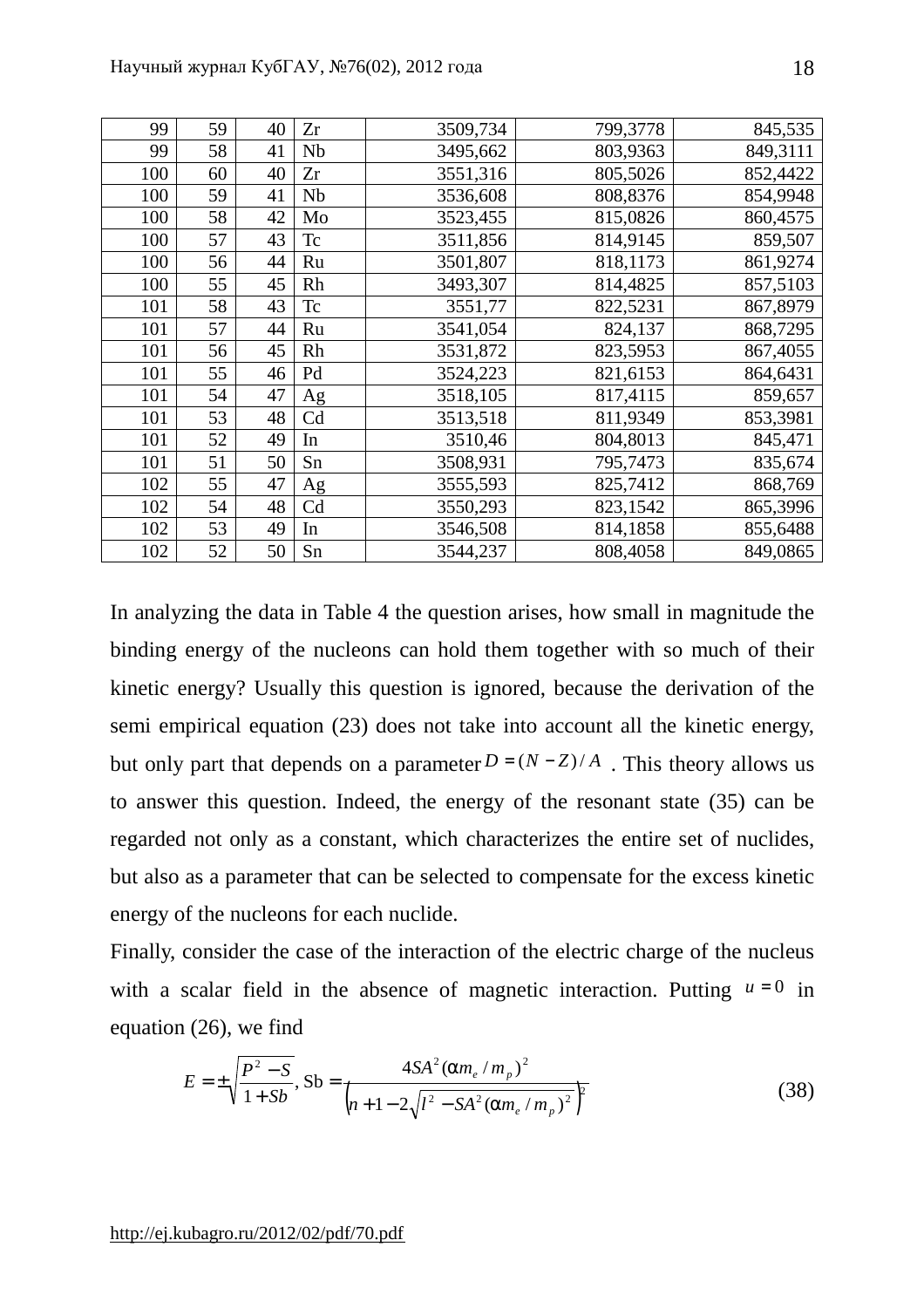The excited state (38) have a resonance level  $n + 1 - 2|l| = 0$  at which the interaction parameter becomes large in magnitude,

$$
Sb \approx \frac{2(n+1)m_p^2}{SA^2a^2m_e^2} \gg 1
$$
 (39)

In this case, the expression of energy takes the form

$$
E_n \approx \pm A \frac{am_e}{m_p} \sqrt{\frac{S(P^2 - S)}{2(1+n)}}
$$
(40)

Equation (40) has an extreme condition  $S = P^2 / 2$  we then find the extreme value of energy

$$
E_n \approx \pm \frac{Aam_e}{m_p} \frac{P^2}{2} \sqrt{\frac{1}{2(1+n)}} = \pm \frac{ASam_e}{m_p} \sqrt{\frac{2}{1+n}}
$$
(41)

For a typical value  $S = 293<sup>2</sup>$ , which was found for data in Fig. 4, we have the estimate for the ground level  $E_0 / A = 0.246562$  MeV, which obviously corresponds to the hydrino states [7, 15-16].

Consequently, the interaction of electric charges of protons with a scalar field alone cannot create a binding energy sufficient for the formation of nuclei in the absence of a magnetic interaction.

Our main result is that we obtained model, describing the collective effects of interaction of nucleons in nucleus. In this model, nucleus consists of protons only, interacting with a scalar field. The strong interaction can be explained as effect of a magnetic charge. As a basis for constructing the model we used a special metric in the five-dimensional space [4, 18, 22], which describes the combined effect of gravity and electromagnetism on the motion of matter. Finally, we note that the above model of the atomic nucleus can be useful in calculating the binding energy of nucleons in nucleus, which is currently carried out mainly by semi-empirical models.